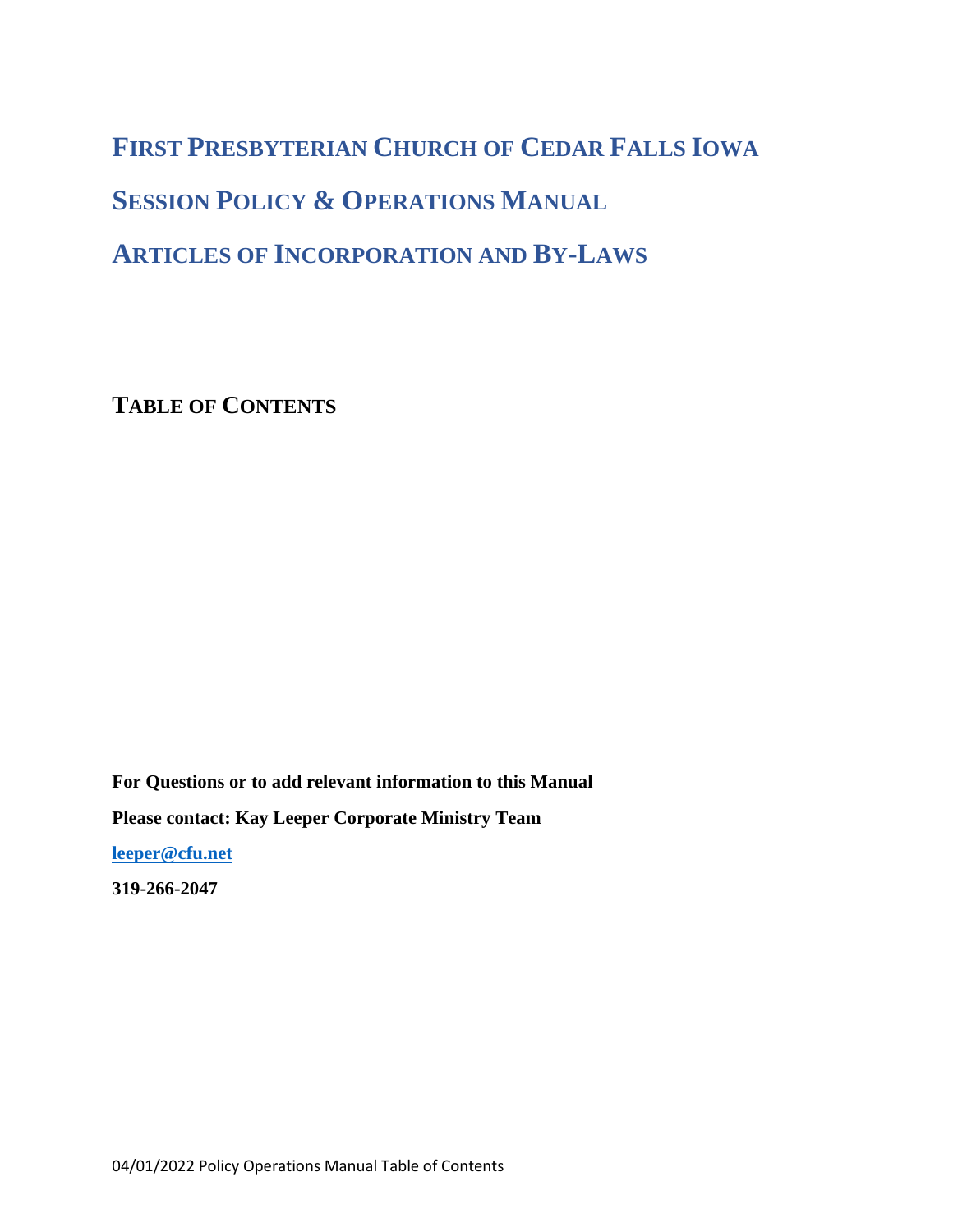#### **TAB 2: CORPORATE STRUCTURE**

Restated Articles of Incorporation

By-Laws

## **Tab 3: Session**

Structure & Purpose

List of members of session class of 2022 – 2024

Worship and Music Work Process and Responsibilities 2021 -2022

#### **Tab 4: Tech and Facilities Use**

Facility Use Policy (2022)

Building Use Agreement & Check Out Form

Acceptable Use for Internet Access, Computers, and Electronic Devices (2020)

#### **Tab 5: Finance**

Investment Committee Policy (2021)

Financial Record Retention (2020)

Church Windows Accounting Software Audit Procedures (2013)

## **Tab 6: Safe Ministries Plan**

Safe Ministries Table of Contents

Policy

Fire

Evacuation Routes for Fire, Violence, Gas Leakage and other Emergencies

Severe Weather

Snowstorms

Violence, Damage to Property, Suspicious Activity, Theft, Assault, Active Shooter

Medical Emergencies

Communicable Disease – Under development

COVID 19 Guidelines (Report 2019-2022)

## **Tab 7: Sexual Misconduct – Child Protection**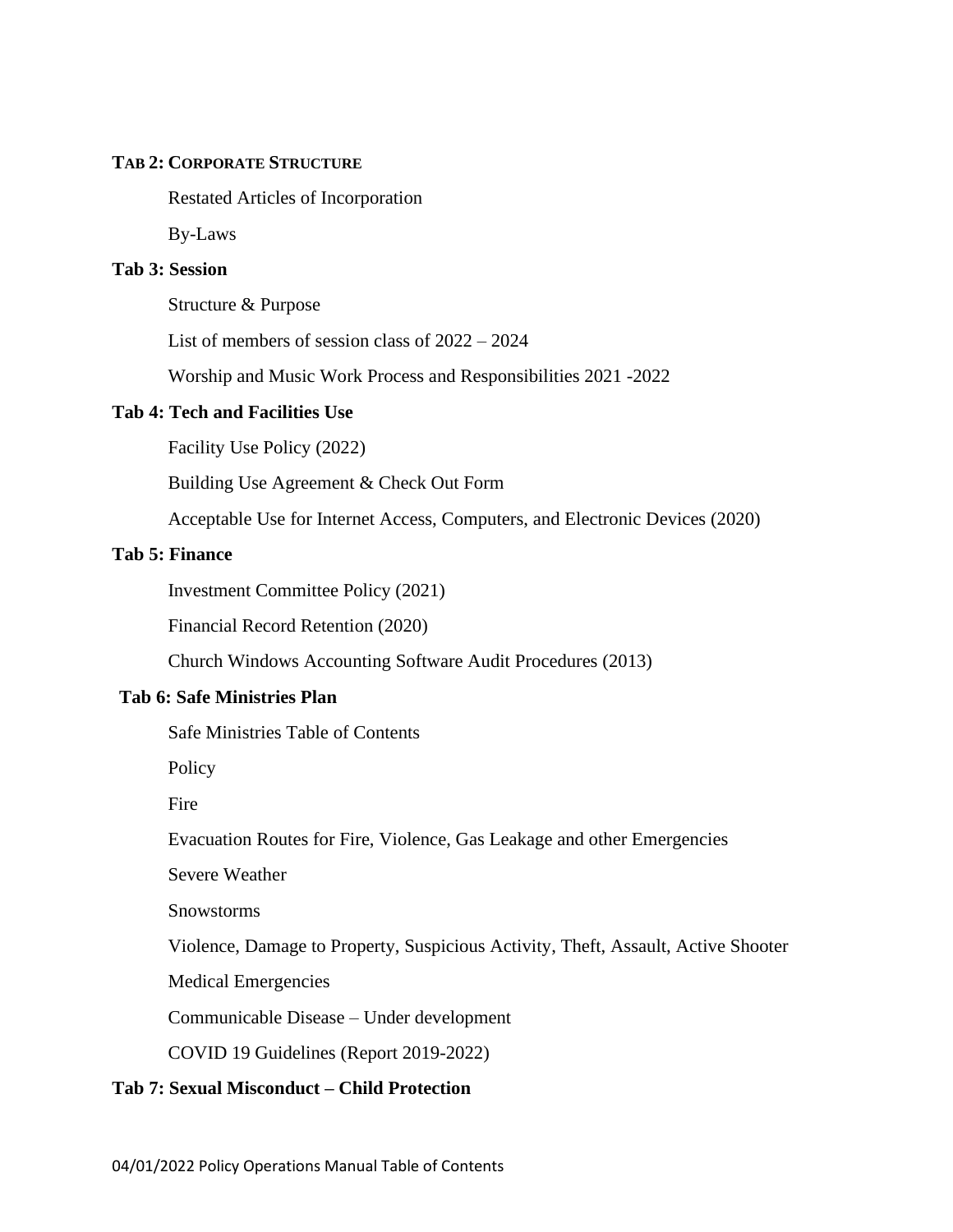Sexual Misconduct Policy and Procedures FPC-CF Presbytery of North Central Iowa Sexual Misconduct Policy Child Protection Policy Resources and Forms Sexual Misconduct & Child Protection

## **Tab 8: Child, Youth & Families (CYF) Policy**

Youth and Children's Safety Information Request Covenant for Leaders of Children and Youth Annual Health Form and Permission Slip – (Children and Youth) Action/Incident Report Form

#### **Tab 9: Personnel Policies (2022)**

Purpose and Charge of the Personnel Committee Session Authority Management Responsibility Equal Opportunity and Accommodation Child Protection Policy -Cross Ref Safe Ministry Policy Sexual Misconduct Policy Cross Ref Safe Ministry Policy Employment Compensation Response to Difficult Work-Related Personal Relationships Personnel Records and Confidentiality Sabbatical Leave Policy for Pastor/Head of Staff **Tab 10: Hiring Processes and Resources** Introduction Hiring Committee Responsibilities New Hire Procedures Job Application Form #1 Permission to Contact References #2 Confidential Employment Record of Screening #3